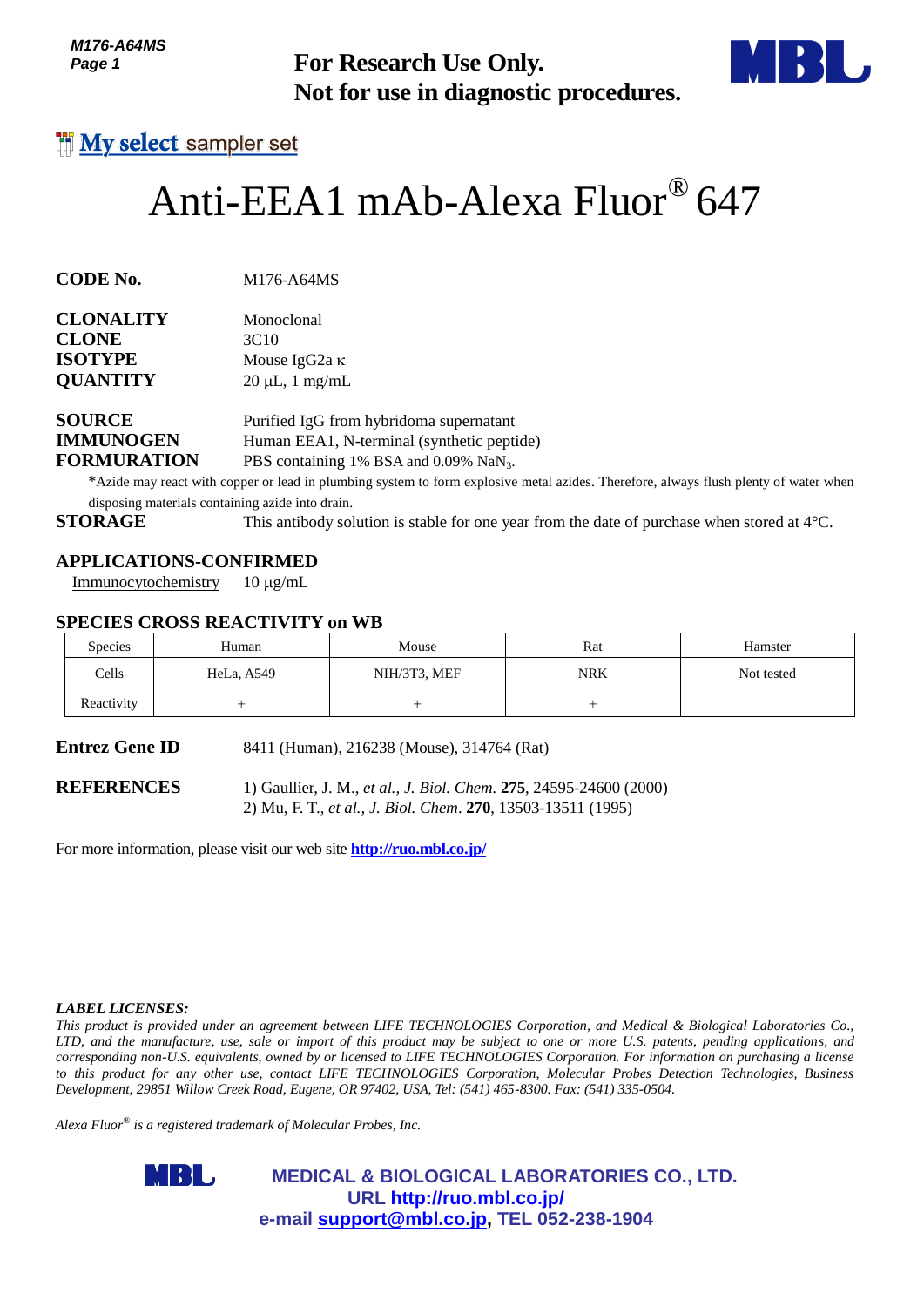#### **RELATED PRODUCTS**

M176-3 Anti-EEA1 mAb (3C10) M176-A48 Anti-EEA1 mAb-Alexa Fluor® 488 (3C10) M176-A59 Anti-EEA1 mAb-Alexa Fluor® 594 (3C10) M176-A64 Anti-EEA1 mAb-Alexa Fluor® 647 (3C10) PM062 Anti-EEA1 pAb M175-3 Anti- $\alpha$ [-Tubulin mAb](http://ruo.mbl.co.jp/dtl/A/M175-3/) (2F9) M175-A48 Anti- $\alpha$ -Tubulin mAb-Alexa Fluor® 488 (2F9) M175-A59 Anti- $\alpha$ -Tubulin mAb-Alexa Fluor® 594 (2F9) M175-A64 Anti- $\alpha$ -Tubulin mAb-Alexa Fluor® 647 (2F9)  $PM054$  Anti- $\alpha$ [-Tubulin pAb](http://ruo.mbl.co.jp/dtl/A/PM054/)  $PM054-7$  Anti- $\alpha$ [-Tubulin pAb-HRP-DirecT](http://ruo.mbl.co.jp/dtl/A/PM054-7/) M178-3 Anti-Calnexin mAb (4F10) M178-A48 Anti-Calnexin mAb-Alexa Fluor® 488 (4F10) M178-A59 Anti-Calnexin mAb-Alexa Fluor® 594 (4F10) M178-A64 Anti-Calnexin mAb-Alexa Fluor® 647 (4F10) PM060 Anti-Calnexin pAb M179-3 Anti-GM130 mAb (5G8) M179-A48 Anti-GM130 mAb-Alexa Fluor® 488 (5G8) M179-A59 Anti-GM130 mAb-Alexa Fluor® 594 (5G8) M179-A64 Anti-GM130 mAb-Alexa Fluor® 647 (5G8) PM061 Anti-GM130 pAb M181-3 Anti-KDEL mAb (1D5) PM059 Anti-KDEL pAb PM063 Anti-COX4 pAb PM064 Anti-Lamin B1 pAb D115-3 Anti-CENP-A (Human) mAb (3-19) PD030 [Anti-CENP-C \(Human\) pAb](http://ruo.mbl.co.jp/dtl/A/PD030/) K0171-3 Anti-CENP-E (Human) mAb (1H12) PD031 [Anti-CENP-H \(Human\) pAb](http://ruo.mbl.co.jp/dtl/A/PD030/) PD032 [Anti-CENP-I \(hMis6\) \(Human\) pAb](http://ruo.mbl.co.jp/dtl/A/PD032/) D282-3 [Anti-CENP-K \(ICEN37\) \(Human\) mAb](http://ruo.mbl.co.jp/dtl/A/D282-3/) (46F1) PD018 Anti-CENP-K (ICEN37) (Human) pAb D283-3 [Anti-CENP-L \(ICEN33\) \(Human\) mAb](http://ruo.mbl.co.jp/dtl/A/D283-3/) (27E10) D284-3 [Anti-CENP-M \(ICEN39\) \(Human\) mAb](http://ruo.mbl.co.jp/dtl/A/D284-3/) (23F6) D285-3 [Anti-CENP-N \(ICEN32\) \(Human\) mAb](http://ruo.mbl.co.jp/dtl/A/D285-3/) (22F4) PD020 Anti-CENP-O (Chicken) pAb D286-3 [Anti-CENP-T \(ICEN22\) \(Human\) mAb](http://ruo.mbl.co.jp/dtl/A/D286-3/) (42F10) PD019 Anti-CENP-50 (Human) pAb D288-3 Anti-MgcRacGAP (Human) mAb (5G5) PM036 Anti-LC3 pAb [WB, IP, IC, IHC, FCM] M152-3 Anti-LC3 mAb (4E12) [WB, IP, IC, FCM, EM] M186-3 Anti-LC3 mAb (8E10) [WB] PD014 Anti-LC3 pAb [WB] PD015 Anti-LC3 pAb [IC] PM046 Anti-LC3 pAb [WB, IC] M115-3 Anti-LC3 mAb (51-11) [WB] PM040 [Anti-Atg16L pAb](http://ruo.mbl.co.jp/dtl/A/PM040/)

M150-3 [Anti-Atg16L mAb](http://ruo.mbl.co.jp/dtl/A/M150-3/) (1F12)

WB: Western blotting IP: Immunoprecipitation IC: Immunocytochemistry IHC: Immunohistochemistry FCM: Flow cytometry EM: Immuno-electron microscopy

Other related antibodies and kits are also available. Please visit our website at<http://ruo.mbl.co.jp/>